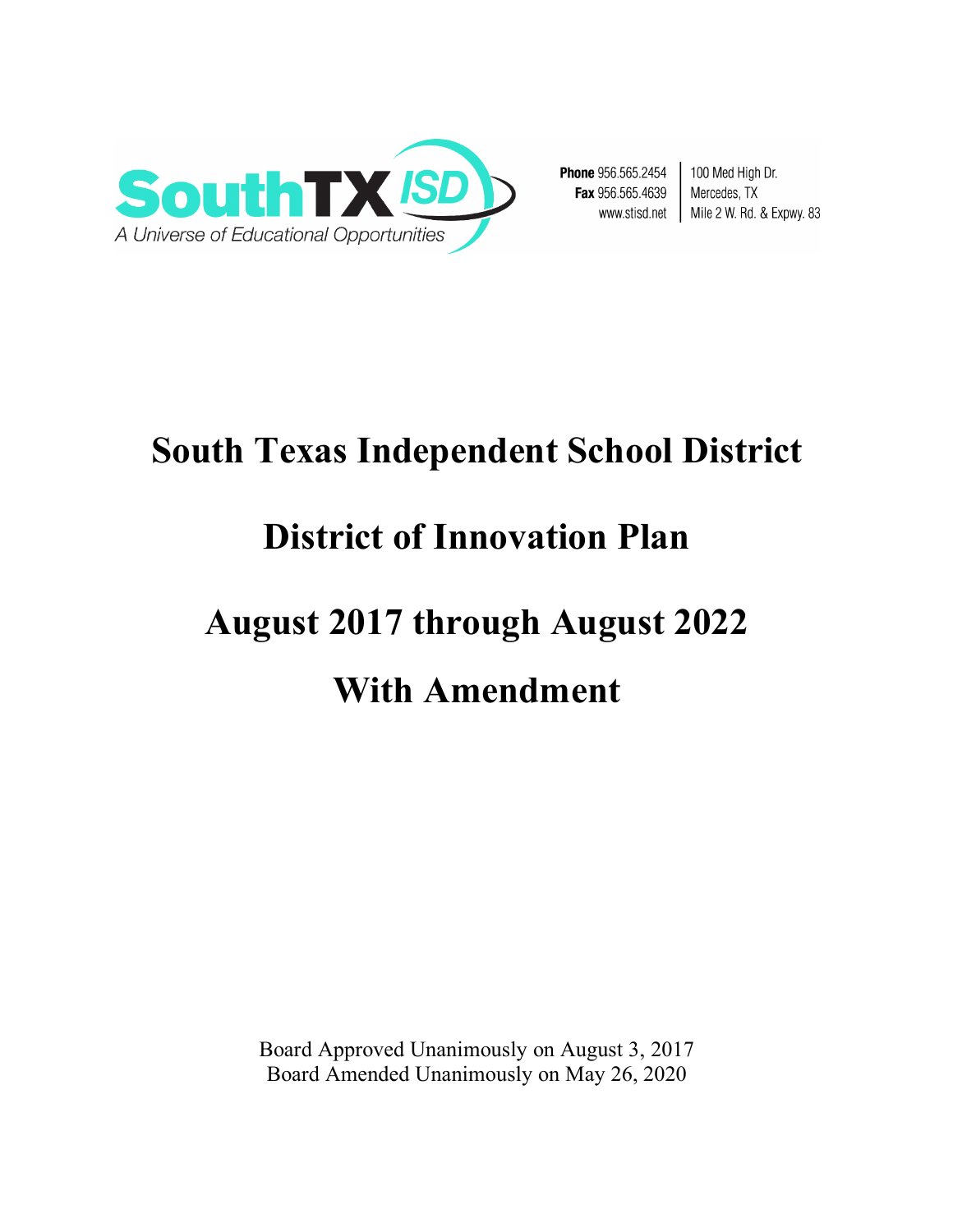#### **District of Innovation Overview**

In the spring of 2015, the 84th Legislative Session passed HB 1842 creating TEC Chapter 12A. This law was designed to promote the development and implementation of innovative practices by providing traditional independent school districts with increased flexibility through statute exemptions typically reserved for open enrollment charter schools. Districts who choose to capitalize on this opportunity must collaboratively develop a local innovation plan that articulates the statute from which the district is seeking an exemption and the identified innovative practice that will be implemented as a result. Although statutes pertaining to academic and financial accountability, graduation requirements and the teaching of the Texas Essential Knowledge and Skills are ineligible for exemption, local innovation plans provide districts with a variety of benefits including:

- Increased local control;
- Increased flexibility to meet the unique learning needs of the students being served including accelerated learning;
- Relief from unfunded state mandates that divert local tax payer dollars to practices that have minimal impact on student achievement; and
- Increased opportunities to be innovative and transformational in programming design to ensure that students are prepared for college, career and citizenship.

#### **Term**

The term of the Plan is for five years, beginning from the point of final board adoption (August 3, 2017) and ending five years from the date of adoption (August 3, 2022), unless terminated or amended earlier by the STISD Board of Directors in accordance with the law. If, within the term of this Plan, other areas of operations are to be considered for flexibility as part of HB 1842, the Board will select a new committee to consider and propose additional exemptions in the form of an amendment. Any amendment adopted by the Board will adhere to the same term as the original plan. STISD will continually monitor the effectiveness of the Plan and recommend to the Board any suggested modifications to the Plan. The District may not implement two separate plans at any one time.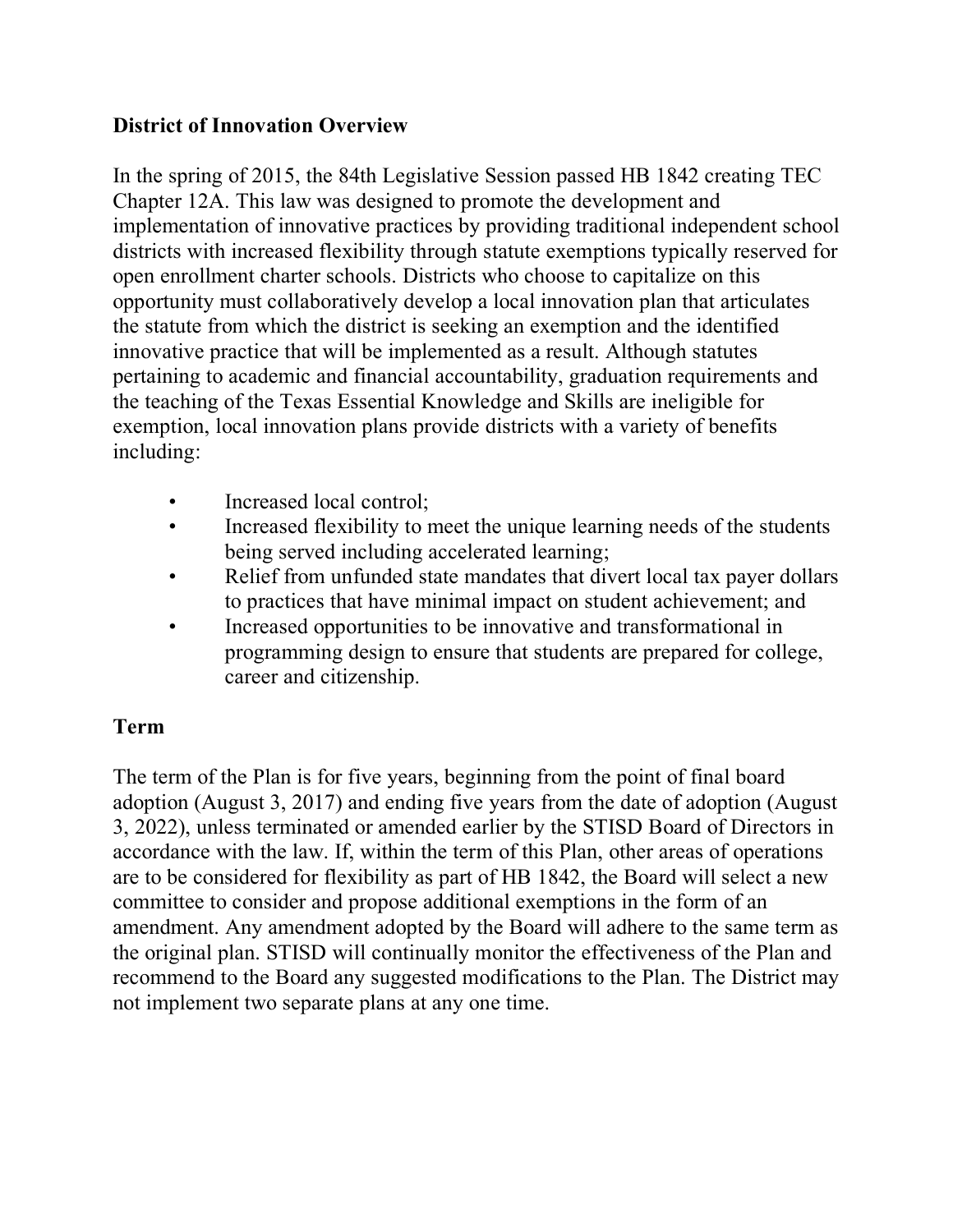#### **Implementation**

This District of Innovation Plan is designed to create parameters within which the District will operate, in order to provide additional student opportunities and improve learning. Specific implementation will be part of the annual district and campus planning process. The Board continues to have final decision over the specific implementation of this Plan. Adjustments to Board Policy will be researched and adopted where appropriate. The District will continue to seek innovative instructional arrangements to meet the growing and changing needs of each individual student.

#### **Timeline**

Tuesday, October 25, 2016 - STISD Board Meeting

• Board of Directors approved resolution to hold a public hearing to discuss the possibility of using HB 1842 to become a District of Innovation.

Wednesday, November 23 and Sunday, November 27, 2016 – Newspaper Publication

• Published public notification in the local newspapers that a public hearing on local District of Innovation Plan would be held; including date, time, and location.

Tuesday, November 29, 2016 – Public Hearing and STISD Board Meeting

- Public Hearing Conducted a public hearing to explain and discuss the possibility of becoming a District of Innovation.
- Board Meeting Approved a motion to pursue local District of Innovation Plan. Board of Directors selected the District Educational Improvement Council members as the District of Innovation Committee.

Conduct District of Innovation Committee and Sub-Committee Meetings

- January 9, 2017 First Meeting of the District of Innovation Committee
- February 13, 2017 Second Meeting of the District of Innovation Committee and the First Meeting of the District of Innovation Sub-**Committees**
- March 20, 2017 Third Meeting of the District of Innovation Committee and the Second Meeting of the District of Innovation Sub-Committees.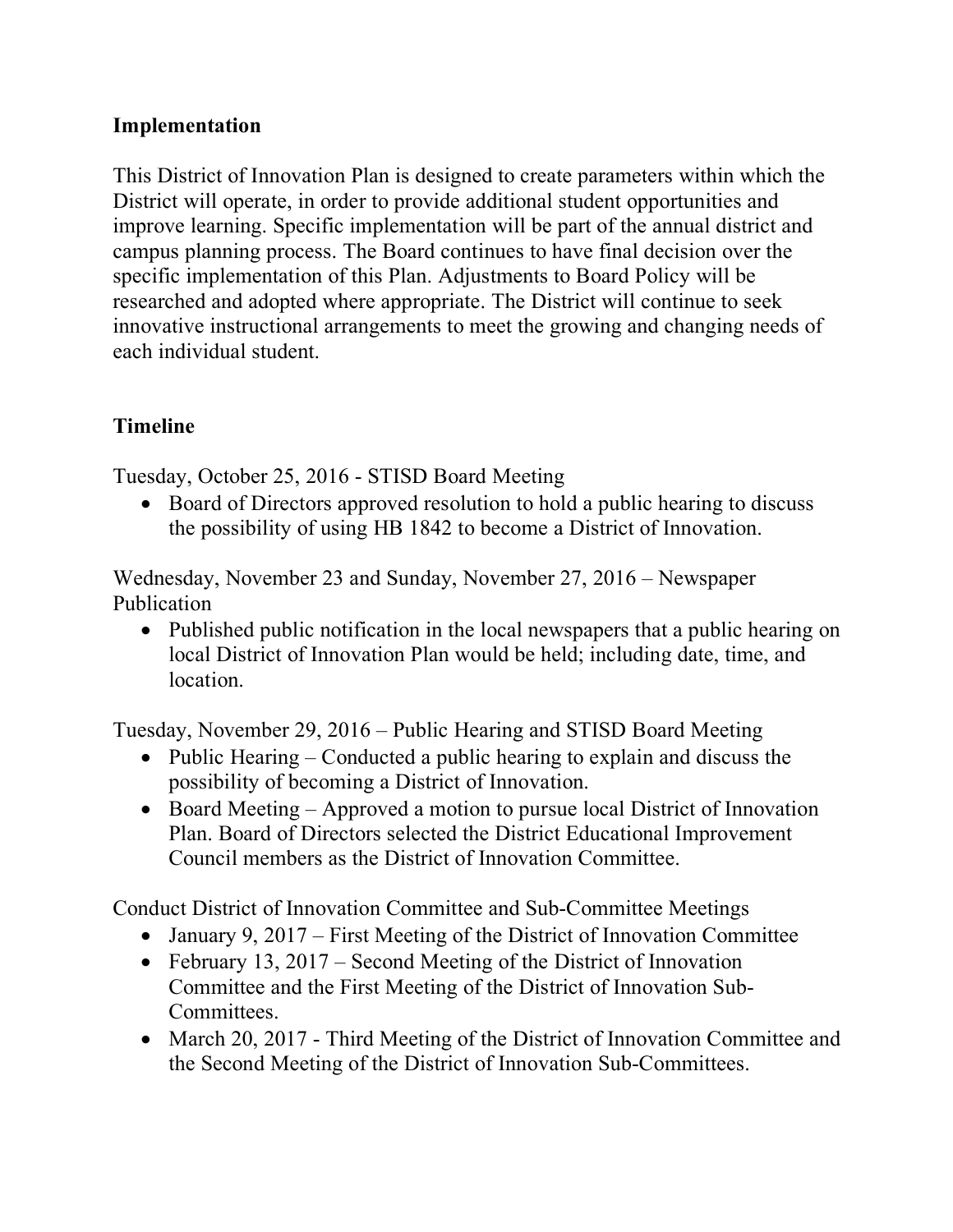• April 10, 2017 - Third Meeting of the District of Innovation Committee. Full District of Innovation Committee hears reports from sub-committees and reviews the draft of plan.

Communication of proposed District of Innovation Plan

- March 2017, April 2017, and May 2017 Proposed District of Innovation Plan is posted on the district website.
- April 2017 Superintendent and Deputy Superintendent hold faculty discussions on each STISD campus to review and hear feedback on the proposed District of Innovation Plan.

Monday, May 5, 2017 – District of Innovation Committee Meeting

- District of Innovation Committee met to review, discuss, and finalize the proposed District of Innovation Plan.
- The District of Innovation Committee votes to recommend the proposed District of Innovation Plan to the STISD Board of Directors for approval.

Tuesday, May 23, 2017 – STISD Board Meeting

- Board of Directors reviewed the first reading of the District of Innovation Plan.
- Board of Directors acted upon notification to the Commissioner of Education of the board's intention to vote on adoption of the District of Innovation Plan.

Tuesday, June 20, 2017 – STISD Board Meeting

- Public Hearing Conducted public hearing on the proposed District of Innovation Plan.
- Board of Directors reviewed the second reading of the District of Innovation Plan.

Thursday August 3, 2017 – STISD Board Meeting

- Board of Directors acted unanimously to adopt the District of Innovation Plan.
- Board of Directors acted unanimously to notify the Commissioner of Education of the board's action upon the District of Innovation Plan.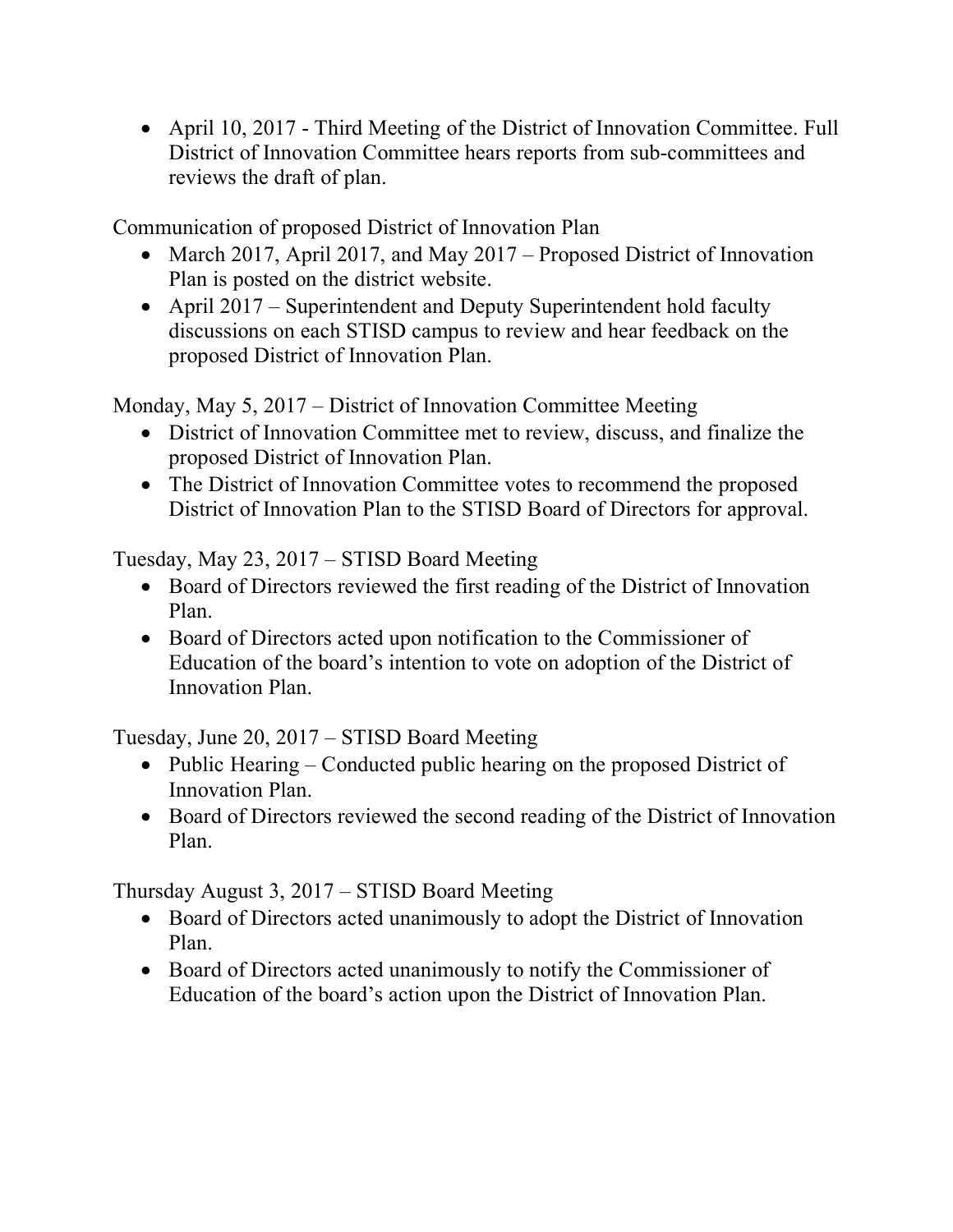#### **Comprehensive Educational Program**

The District of Innovation Plan is based upon the South Texas Independent School District Strategic Plan 2017-2022. The District's educational program is guided by the beliefs, call to action, learner outcomes, learner profile, goals, specific results, and student achievement outcomes found in the District Strategic Plan.

#### Our Beliefs

We Believe:

- Commitment from all stakeholders play a role in student success
- Student engagement and exposure to life experiences is vital to function in a real-world setting.
- Education is key to success in life
- Learning is continuous and lifelong
- That respect of community, culture and family values equip us to acknowledge diversity in a global society.
- Collaborative relationships are important for learning.
- Schools exist to create opportunities for critical thinking and that it is essential to make teaching individualized for all diverse learners.
- That adapting to changing technological, industrial and societal structures is crucial to expanded learning.

#### Our Call to Action

Each student thrives in real world challenges as a visionary in a global society.

#### Our Learner Outcomes

- Each learner will consistently demonstrate courtesy, compassion and ethical values within the learning environment.
- Each learner will graduate prepared for higher education.
- Each learner will communicate in a variety of ways.
- Each learner will demonstrate academic growth every year.
- Each learner will engage in authentic career ready experiences.
- Each learner will use multiple resources, including technology, that enhance their ability to learn.
- Each learner will set comprehensive goals and develop a holistic plan annually.
- Each learner will apply critical thinking and problem solving skills within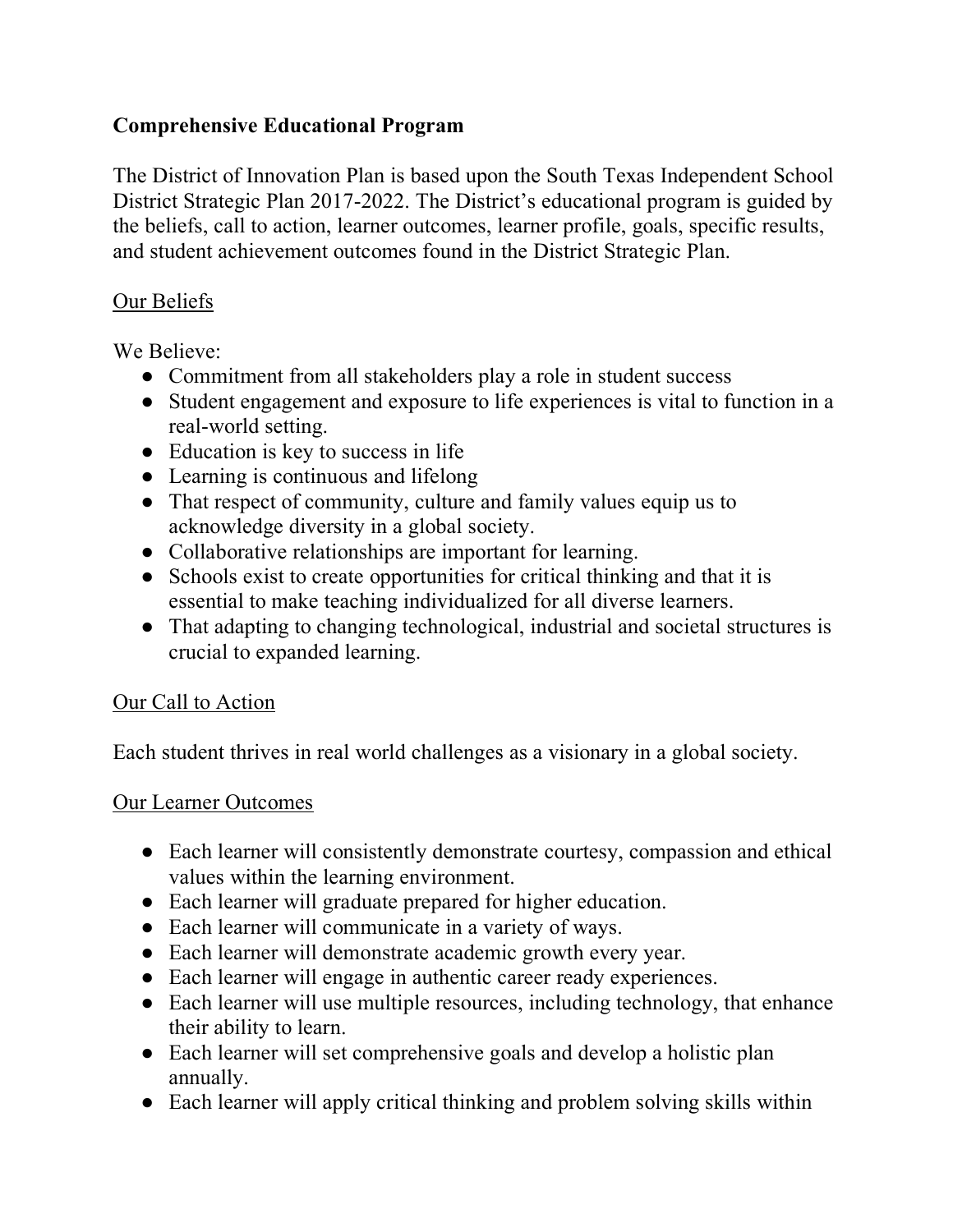real world challenges in every course and extracurricular activity.

- Each learner will thrive in hands-on, diverse and relevant learning activities in all learning environments.
- Each learner will demonstrate the soft and hard skills to be successful in a global society.

#### Our Learner Profile

Resiliency:

- Flexible
- Optimistic
- Dedicated
- Self-motivated
- Persistent
- Tenacious
- Self-disciplined
- Inventive

Communicator

- Networkable
- Persuasive
- Topical (current events)
- Culturally inclusive
- Multilingual
- Collaborative
- A listener
- Confident

Problem Solving

- Imaginative
- Innovative
- Open-minded
- Inquisitive
- Imaginative
- Resourceful
- A critical thinker
- Logical
- Observant

Integrity

- Ethical
- Respectful
- Transparent
- Honest
- Understanding
- Accountable

## Our Goals

- Goal 1: We will promote and market our district to create broad based community awareness attracting families to STISD.
- Goal 2: We will expand current programs and partnerships, as well as develop new ones, that support and enrich all of our students.
- Goal 3: We will design, implement and evaluate support systems that attract and retain students.
- Goal 4: We will implement and evaluate aligned curriculum, instruction and assessments that provides real world experiences and profound learning for all students.
- Goal 5: We will expand and create social and extracurricular opportunities that enrich all students' lives.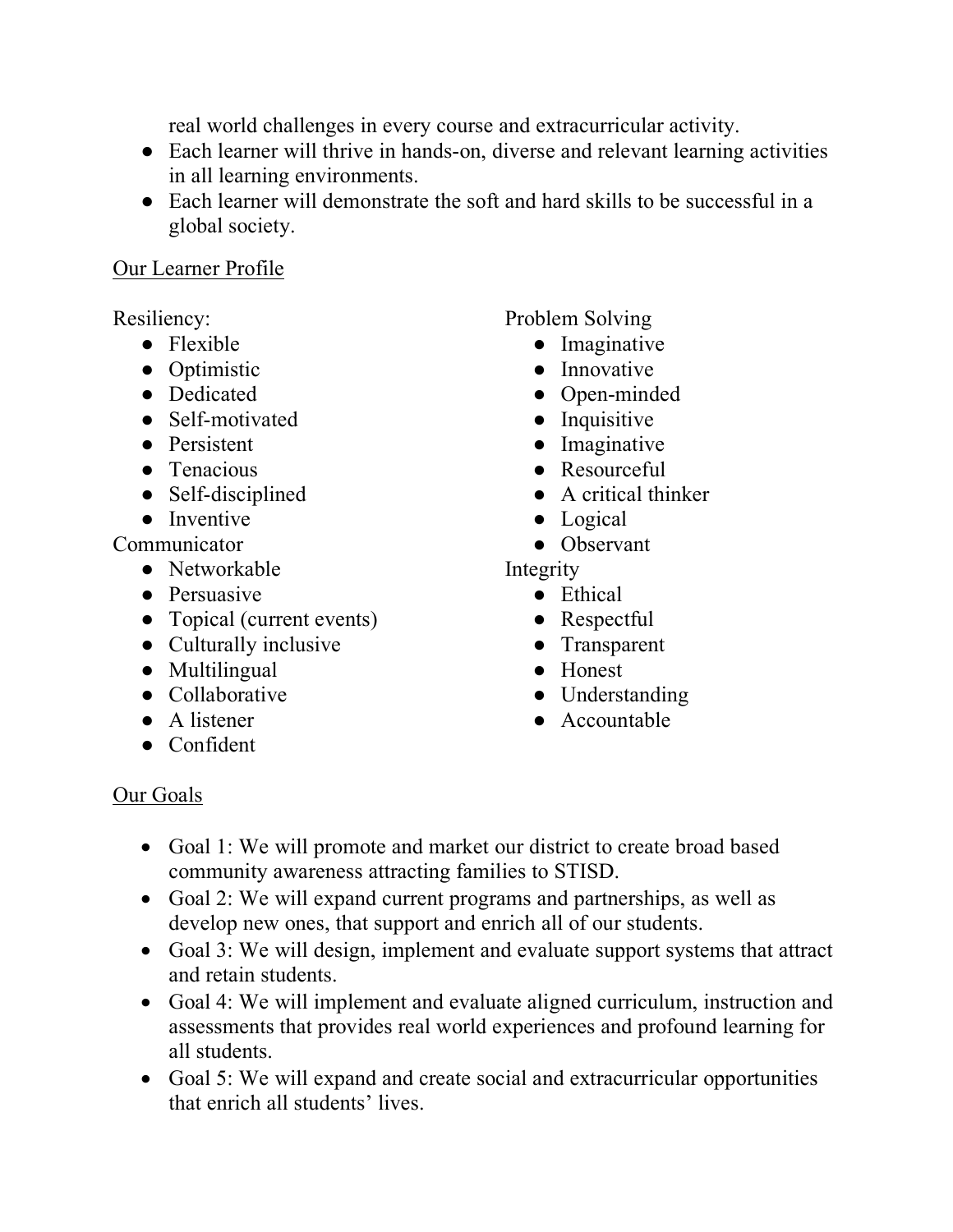#### Our Specific Results

- 1.1 Create a branding campaign promoting STISD as a premiere educational institution.
- 1.2 Implement a system designed to maximize district enrollment.
- 1.3 Expand multiple platforms district wide to attract and engage future STISD families.
- 2.1 Expand networks of strategic external partnerships to enhance and enrich student experiences.
- 2.2 Develop a range of supplemental programs that diversify and expand current program offerings.
- 3.1 Create a mentoring system that will be utilized throughout the district.
- 3.2 Create a collaborative early intervention system consisting of students, staff and parents.
- 3.3 Develop a system for parental involvement that engages all parents.
- 3.4 Create a logistical support system that addresses the geographic diversity of the district.
- 4.1 Align curriculum, instruction and assessment vertically and horizontally throughout the district.
- 4.2 Utilize academic and real world data to evaluate and revise curricular content, instruction and assessment.
- 4.3 Implement a customized professional development plan that ensures profound learning across all classrooms.
- 4.4 Expand collaborative learning models that integrate real world experiences.
- 5.1 Create district coordination and communication systems pertaining to social and extracurricular activities for students and parents.
- 5.2 Create a variety of social and extracurricular activities that appeal to all students.
- 5.3 Create a district-wide intramural program to encourage student interaction across campuses.
- 5.4 Create a catalog of student enrichment opportunities that are accessible within the structure of the school day.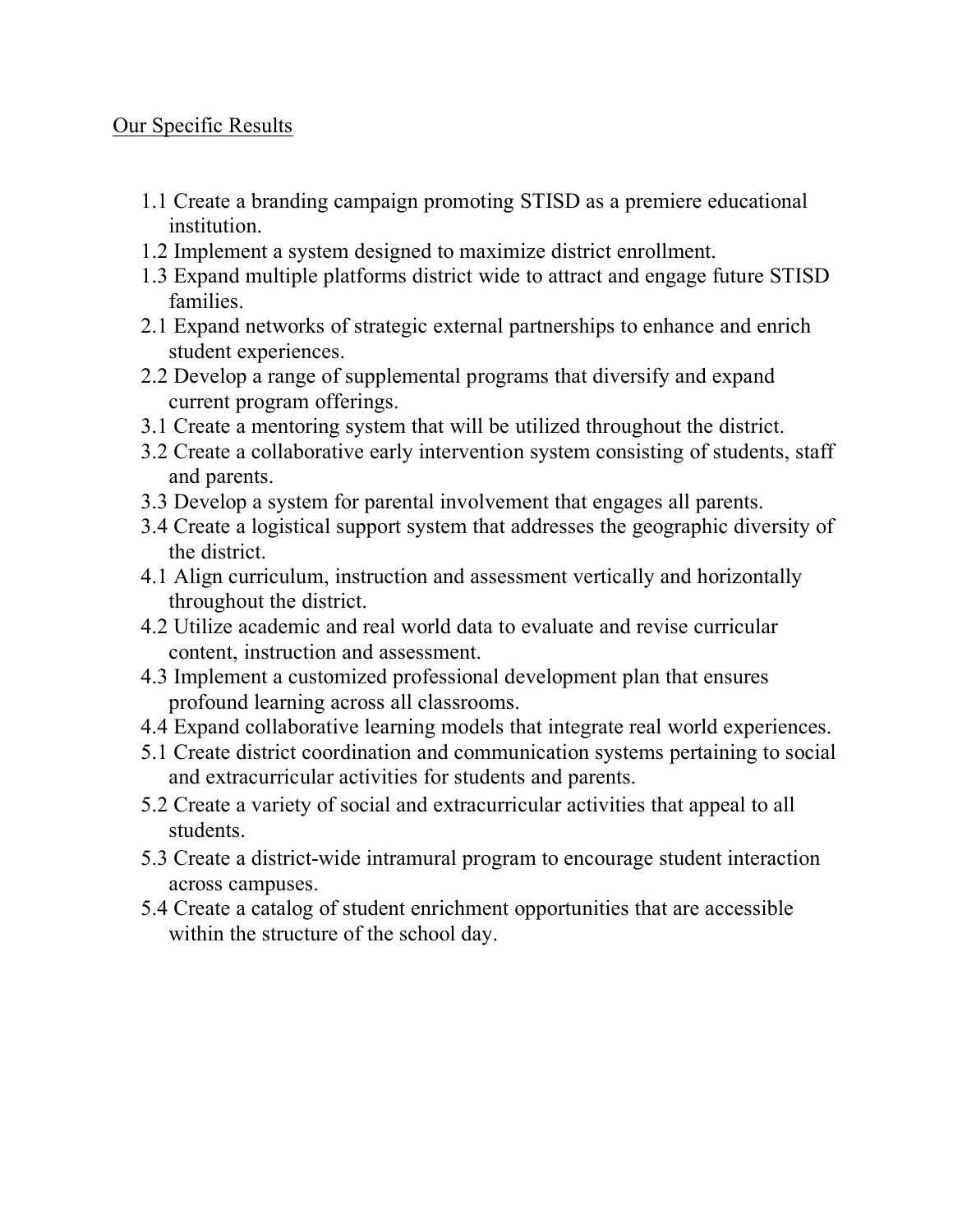#### Our Student Achievement Outcomes

- 100 percent of STISD junior high students will earn 3 high school credits by the end of their  $8<sup>th</sup>$  grade year.
- 90 percent of STISD incoming student cohort will graduate successfully from a STISD campus.
- Student engagement in school will be evidenced by a 98% or higher overall annual attendance rate for every STISD campus.
- 98 percent or higher of STISD students will successfully complete the foundation graduation requirements and obtain at least one endorsement.
- 85 percent or higher of STISD students reach "Meets" level and 50 percent or higher reach "Masters" level on state assessments.
- Each student achieves passing score on one or more Advanced Placement, International Baccalaureate, or Concurrent/Dual credit course.
- Student participation rates on Advanced Placement and International Baccalaureate test will remain the same or increase annually.
- Qualifying Advanced Placement and International Baccalaureate scores will increase annually.
- 98 percent of students will attain a qualifying score in one or more Advanced Placement test, International Baccalaureate exam, or attain a B or higher in a concurrent/dual credit course.
- Each student will take a college entrance exam before the end of the 1<sup>st</sup> semester of the year they plan to graduate.
- 50 percent of student will attain an SAT score of 110 or higher/ACT score of 24 or higher.
- 100 percent of student with IEP's include measurable goals that are annually updated.
- State Performance Based Monitoring (PBM) indicators are met annually.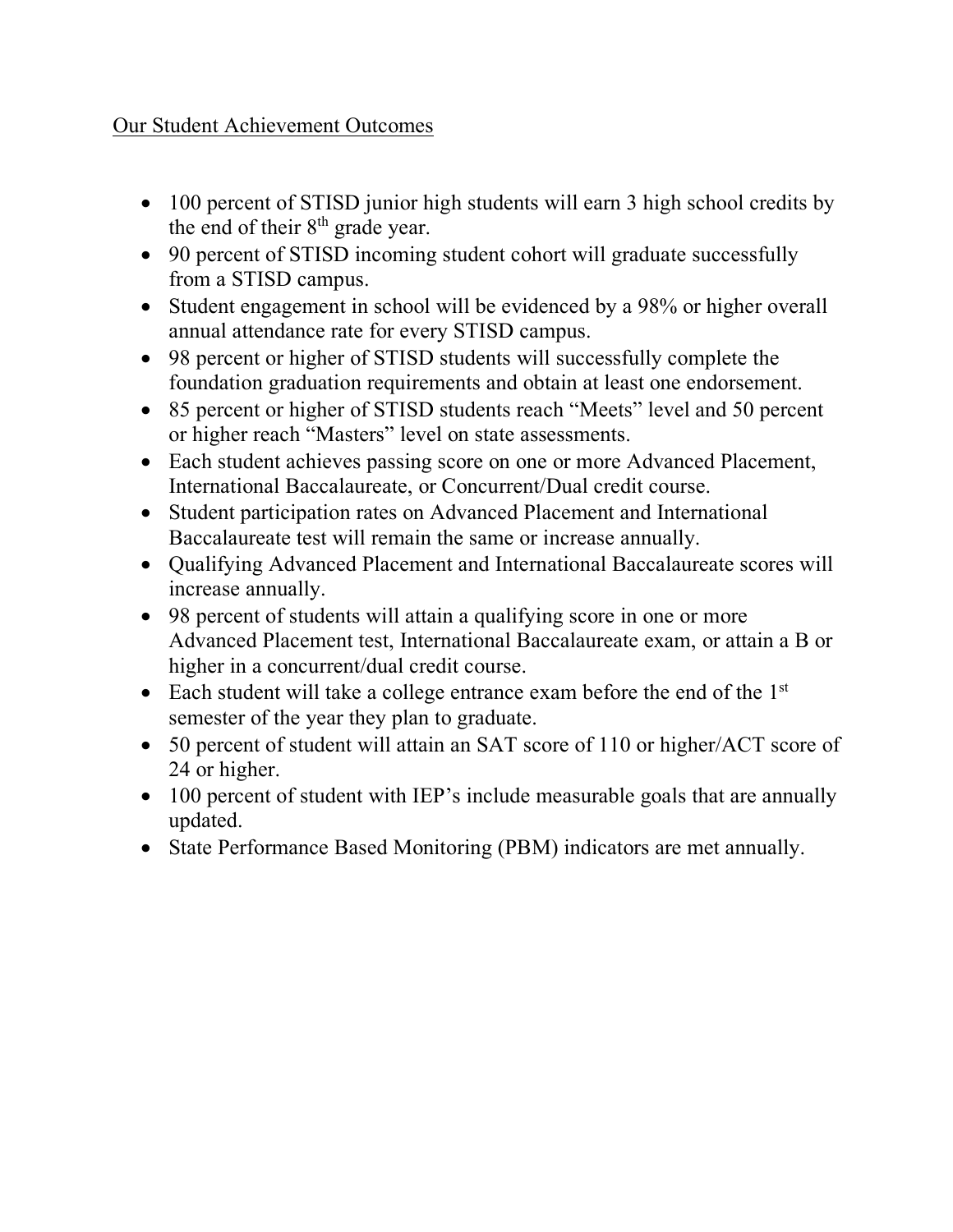#### **Innovations**

To achieve the District Strategic Plan Call to Action, Goals, Results, and Outcomes, the District needs to have the flexibility to exert local control, at both the District and campus levels in the following areas of innovation:

### **First Day of Instruction for Students**

(Education Code 25.0811) (Local Policy EB Legal)

Current Statute:

Students may not begin school before the  $4<sup>th</sup>$  Monday of August. This law was supported by Texas tourism groups who lobbied to have a late August school start date because they believed it would promote the Texas tourism business. However, the impact of this law has been having fewer school holidays during the school year and/or a later ending date in June which also limits Texas tourism at other times during the year. This creates challenges, including significant disparities in the number of instructional days provided in each of the two school year semesters or the need to end the first school semester after the Christmas break.

Proposed Flexibility:

The flexibility of school start date allows the district to determine locally, on an annual basis, what best meets the needs of the students, parents, and faculty. Flexibility to start earlier in August would help our students with more balanced days of instructional time in the semesters that would support semester courses. Flexibility will further facilitate finishing the first school semester before the Christmas break. In addition, flexibility in the start and end of the school year allows students to enroll in college courses that begin in early June, thereby increasing college and career readiness. Flexibility enhances the opportunity for increased student enrichment activities during the school year and allows for more flexible professional development opportunities for our staff.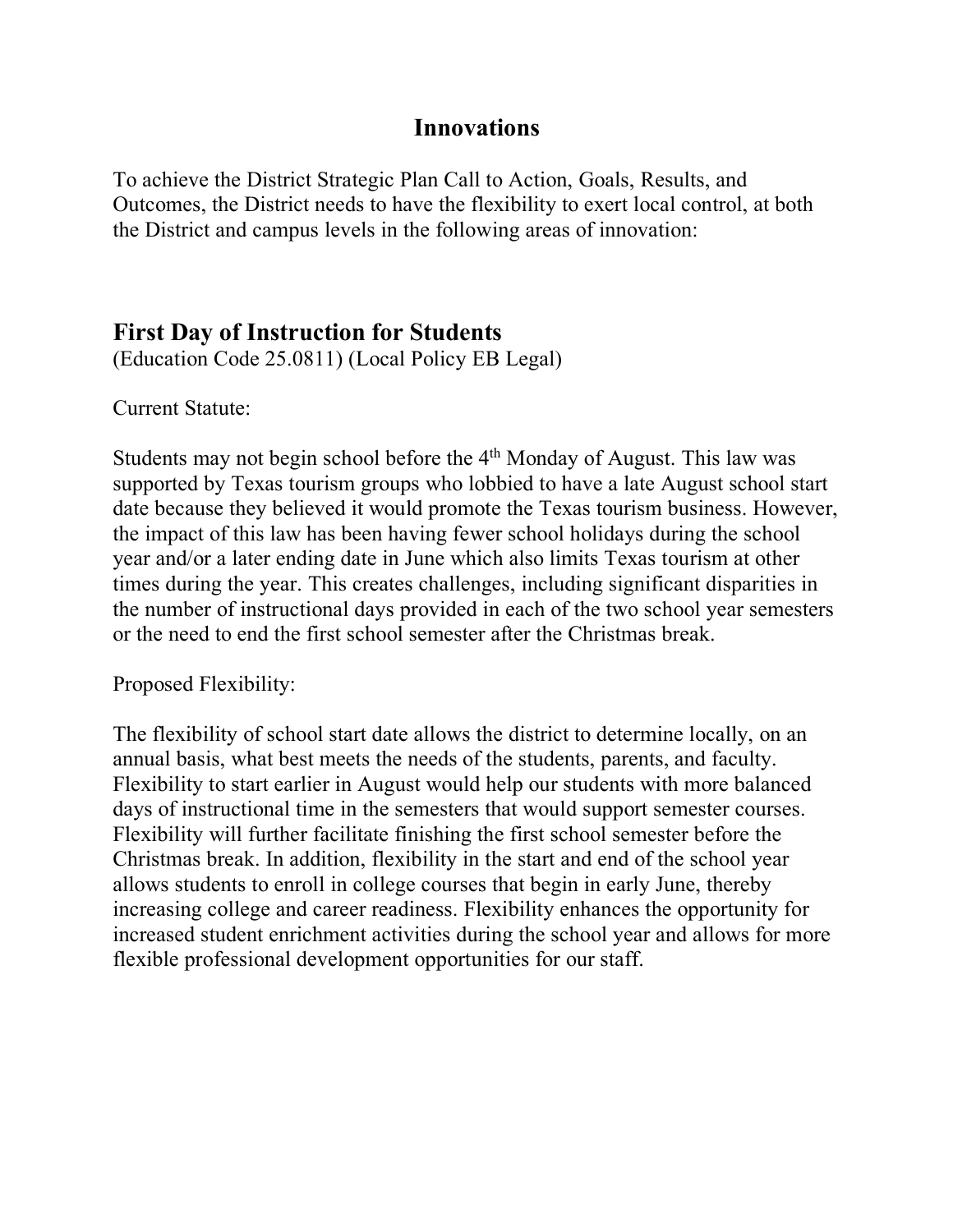# **Minimum Attendance for Class Credit for Final Grade**

(Texas Education Code 25.092) (Local Policy FEC Local)

Current Statute:

State law currently requires students to be physically in attendance in class at least ninety percent of the school days on the district calendar to earn credit. The law requires districts to award class credit to students based on the time a student is present in a classroom for instruction, rather than mastery of the content and subject proficiency.

Proposed Flexibility:

The ninety percent rule is an arbitrary percentage based upon seat time rather that based on content mastery. The district would like the flexibility to utilize options such as "blended learning", instructional conducted with both face to face class time and online instruction and resources. The districts intent is to award students credit for courses based on content mastery, not the amount of time the student spends in the classroom. This supports the districts goal of high quality academic performance while utilizing real world learning experiences.

Relief from TEC Section 25.092 does not in any way impact or alter the existing compulsory attendance requirements. In addition, opting out of Section 25.092 in no way limits or modifies a teacher's right to determine the finality of a grade in accordance with the TEC Section 28.0214, nor does it restrict or alter a teacher's right to assign grades in accordance with TEC 28.0216.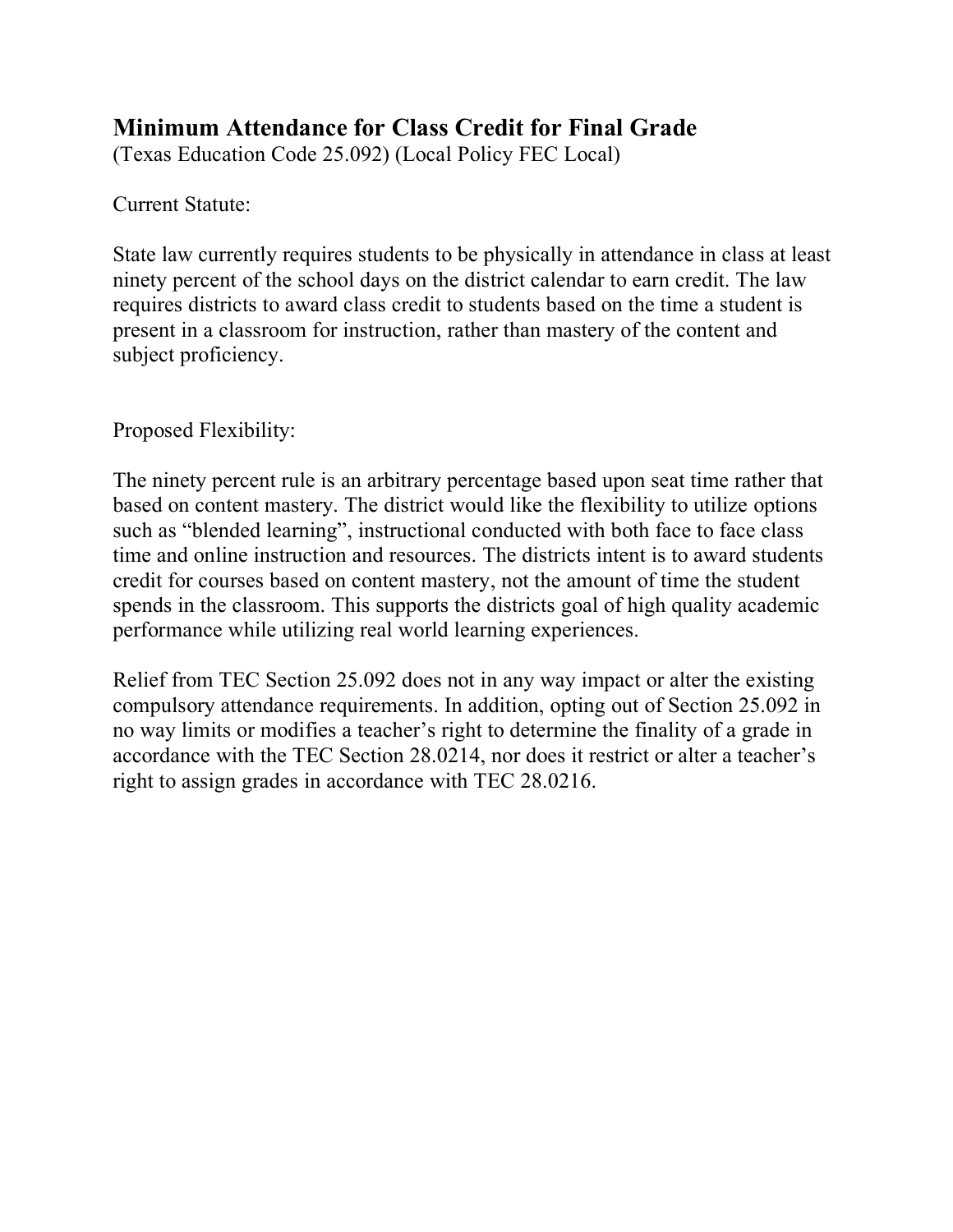# **Teacher and Principal Appraisal Systems**

(Texas Education Code 21.352 and 21.3541) (Local Policies DNA Legal and DNA Local)

#### Current Statute:

The state issued a new teacher appraisal system in 2016-2017, called the Texas Teacher Evaluation and Support System (T-TESS) and the Texas Principal Evaluation and Support System (T-PEES). The domains within these systems are developed by the State to meet the needs of the entire State of Texas. Both systems where designed to meet the needs of a vast and growing state and are therefore lengthy and cumbersome to conduct annually.

#### Proposed Flexibility:

The District believes that it is important for teachers and campus administrators to have flexibility in determining the focus of professional growth and appraisal for each individual. A committee of district and campus administrators and teachers will convene to determine simpler, best fit, appraisal systems to support the work of our professionals in helping our students reach the district profile of a learner outcomes. The growth indicators for students will be included in the appraisal systems as required by federal regulations. The teachers and campus administration will work together to annually set goals and ensure student growth progress toward learning objectives. These local systems will provide greater flexibility is tailoring professional growth, individualized staff development, and attaining progress toward the district goal of every student reaching high levels of academic performance.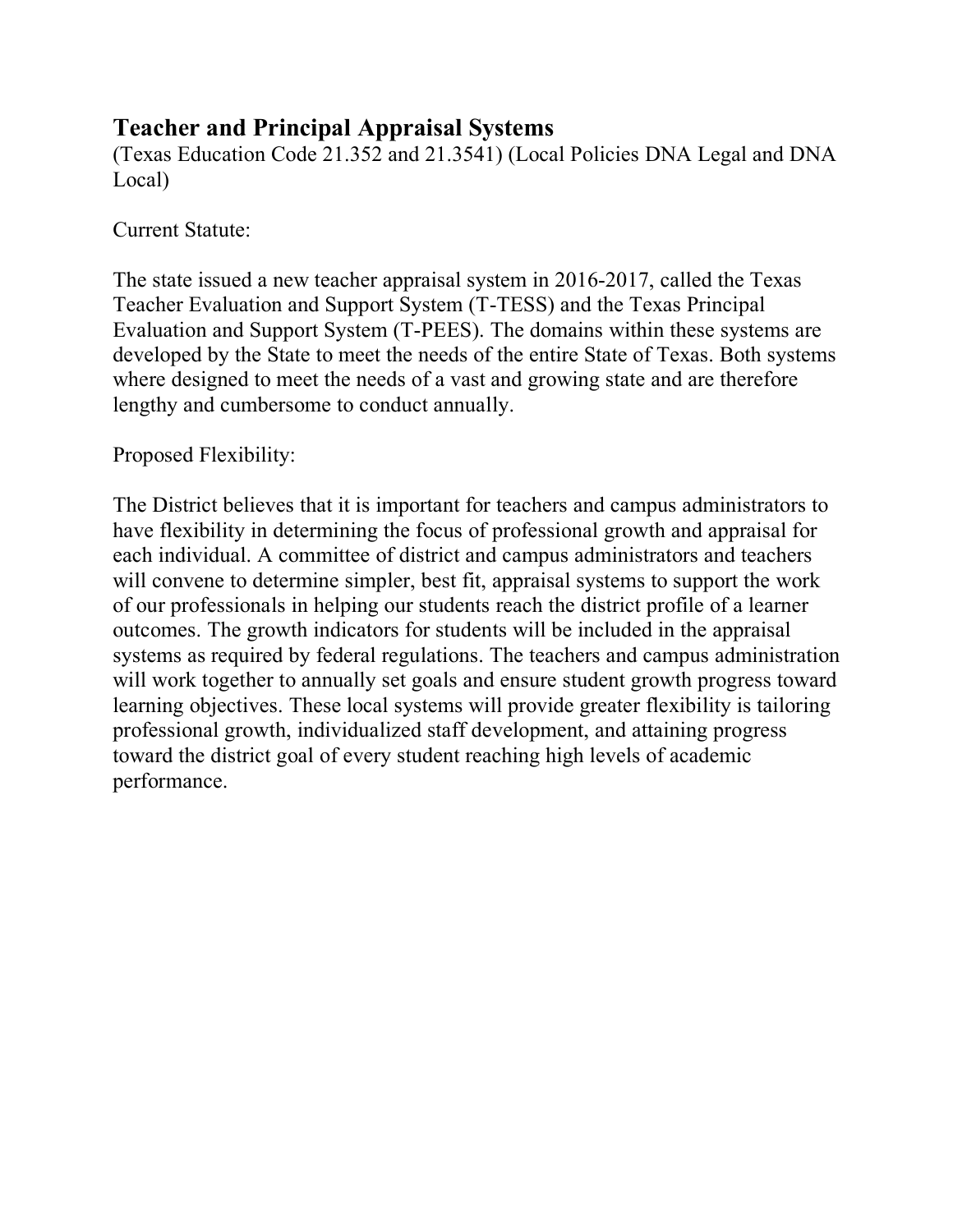# **Teacher Certification**

(Texas Education Code 21.003) (Local Policy DBA Legal and DBA Local)

#### Current Statute:

TEC 21.003 states "A person may not be employed as a teacher, teacher intern or teacher trainee, librarian, educational aide, administrator, educational diagnostician, or school counselor by a school district unless the person holds an appropriate certificate or permit issued as provided by Subchapter B."

Goal 1: South Texas ISD Board of Trustees and administration will make teacher certification and contract decisions based on district qualifications that meet the needs of our district's students and community.

Goal 2: South Texas ISD Board of Trustees and administration will make governance decisions based on the unique needs of the district's students and community.

#### Rationale for Exemption

The current certification system does not take into account our district's unique instructional requirements and the need to hire instructors to fill these positions. Providing a variety of necessary course offerings is limited by the availability of instructors. In order to offer additional course offerings and flexible scheduling, which would benefit our students and community, the district must establish local qualification requirements. This exemption from the existing teacher certification requirements would allow the district to have the flexibility to hire community instructors or internal applicants outside of their certification areas. In addition, this exemption would allow the district to hire professionals in certain trades, vocations, electives, or foreign languages.

#### Innovation Strategies

- 1. The campus principals may submit to the superintendent a request to allow a locally certified teacher to teach a foreign language or elective course. The principals must provide reasoning for the request and document what credentials the certified teacher possesses which qualify this individual to teach this subject. The superintendent will report this action to the Board of Trustees for approval.
- 2. An individual with education, experience, and/or certification in a Career and Technology Education field could be eligible to teach a vocational skill or course through a local teaching certificate. The principal will submit the request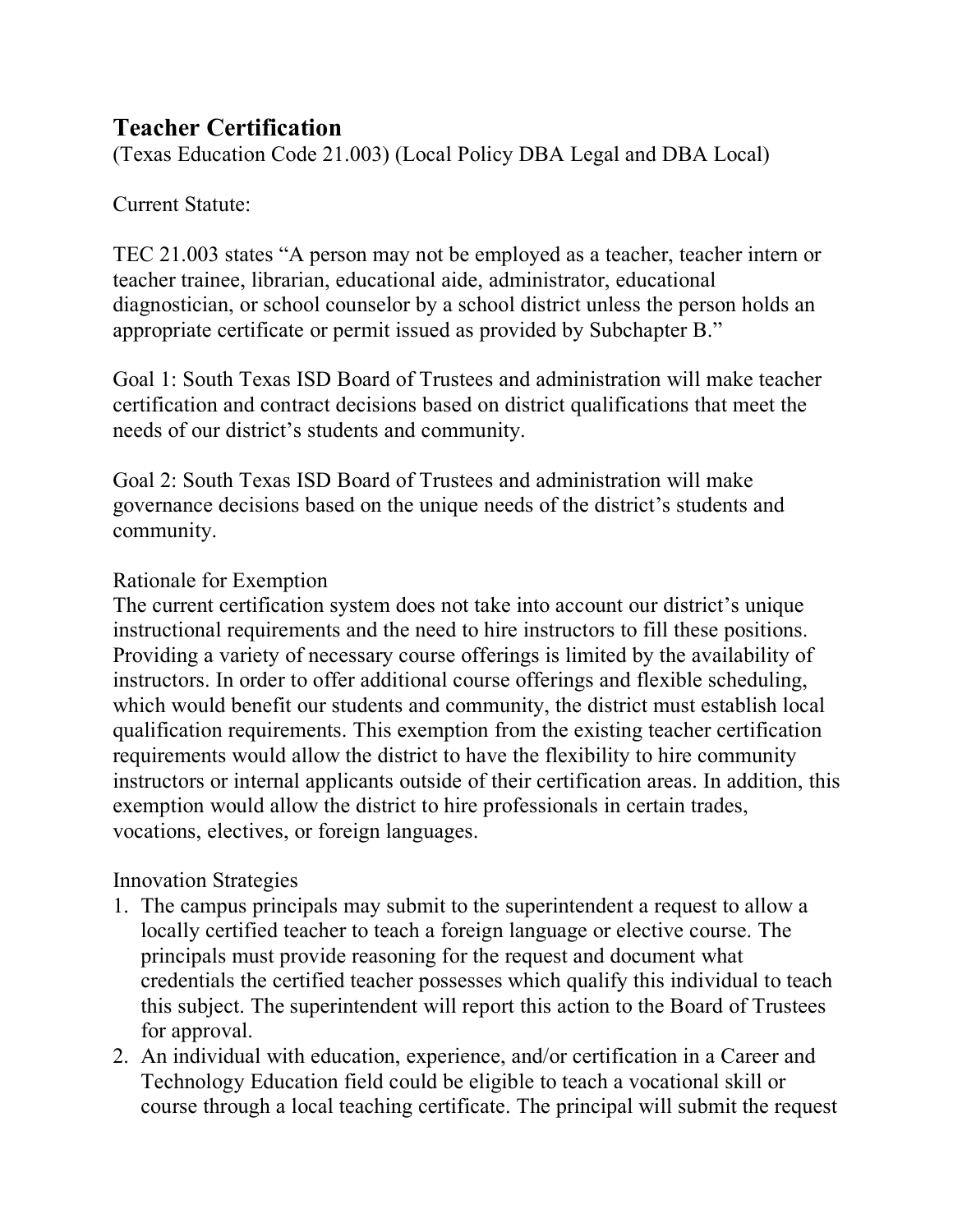to the superintendent with the individual's applicable credentials. The superintendent will then approve the request if he or she believes that the individual could be an asset to the students. The superintendent will then report this action to the Board of Trustees for approval.

3. The South Texas ISD local teaching certification is restricted to elective, foreign language, and career and technology areas. The core areas of English, Reading, Math, Science, Social Studies, as well as Special Education and English as a Second Language must continue to be State Board of Educator Certified.

# **Amendment**

Tuesday, March 23, 2020 – STISD Board Meeting

• Board of Directors given report of possible amendment(addition) to the 2017-2022 STISD District of Innovation Plan. The District Educational Improvement Council (EIC) will review the possible amendment and make a recommendation.

Monday, April 27, 2020 – District Educational Improvement Council (EIC)

• The District Educational Improvement Council (EIC) met through online meeting (due to COVID-19 restrictions) and considered an amendment to the 2017-2022 STISD District of Innovation Plan. The Council voted unanimously to recommend an amendment to include exemption from Texas Education Code 22.004 Group Health Benefits for School Employees.

Tuesday, May 26, 2020 - STISD Board Meeting

• Board of Directors acted unanimously to adopt the amendment to the District of Innovation Plan.

# **Employee Health Insurance Options**

(Texas Education Code 22.004) (Local Policy CRD Legal)

Current Statute:

"A district shall participate in the uniform group coverage program established under Chapter 1579, Insurance Code, as provided by Subchapter D of that chapter." This statute requires a school district with 500 or fewer employees to